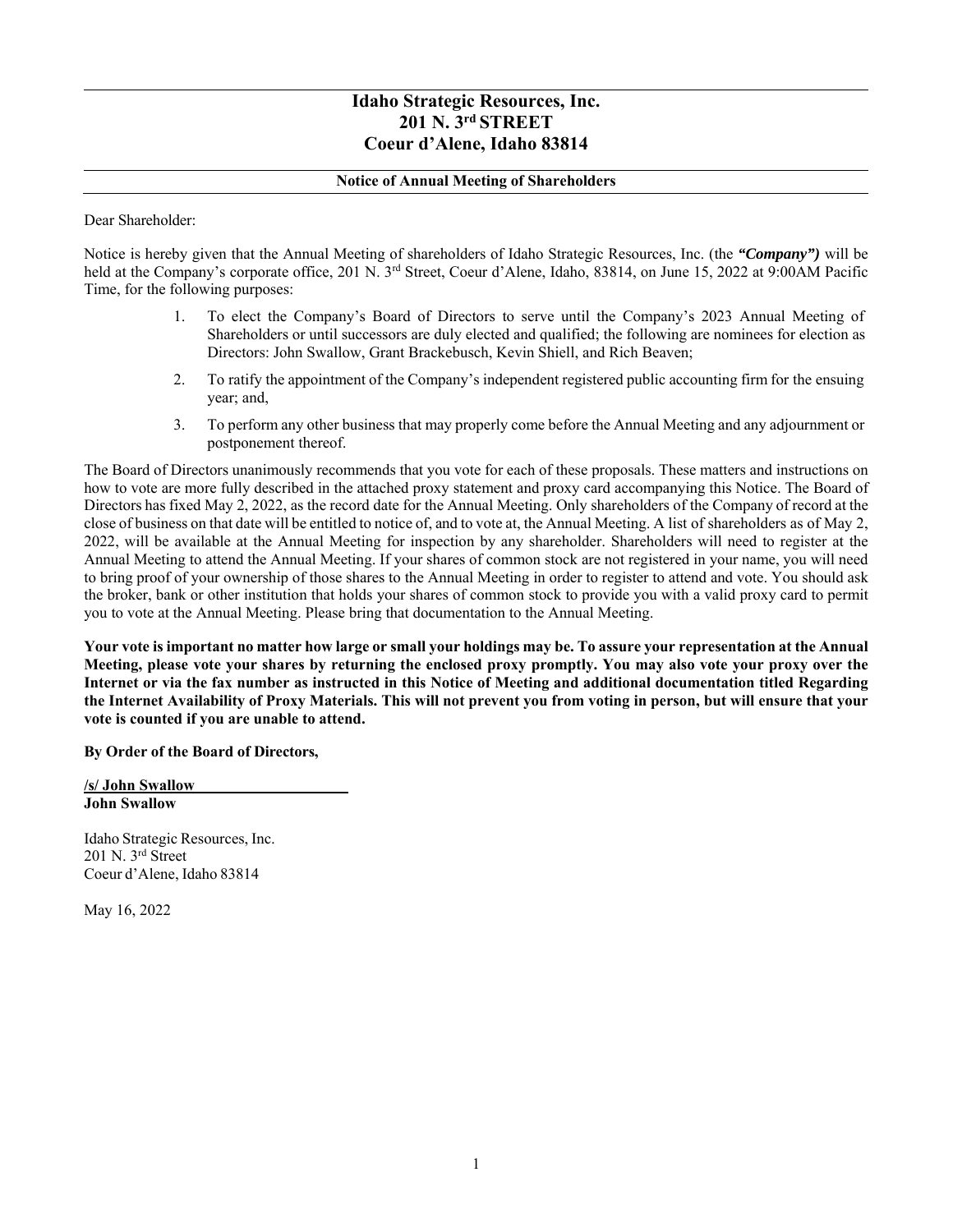# **TABLE OF CONTENTS**

|                                                                                   | $\mathbf{1}$   |
|-----------------------------------------------------------------------------------|----------------|
|                                                                                   | $\overline{4}$ |
|                                                                                   | $\tau$         |
|                                                                                   | 7              |
|                                                                                   | 8              |
|                                                                                   | 10             |
|                                                                                   | 12             |
| SECURITY OWNERSHIP OF CERTAIN BENEFICIAL OWNERS AND MANAGEMENT AND RELATED        | 13             |
|                                                                                   | 14             |
| PROPOSAL 2 - RATIFICATION OF THE APPOINTMENT OF THE INDEPENDENT REGISTERED PUBLIC | 15             |
|                                                                                   | 15             |
|                                                                                   | 16             |
|                                                                                   | 16             |
|                                                                                   | -16            |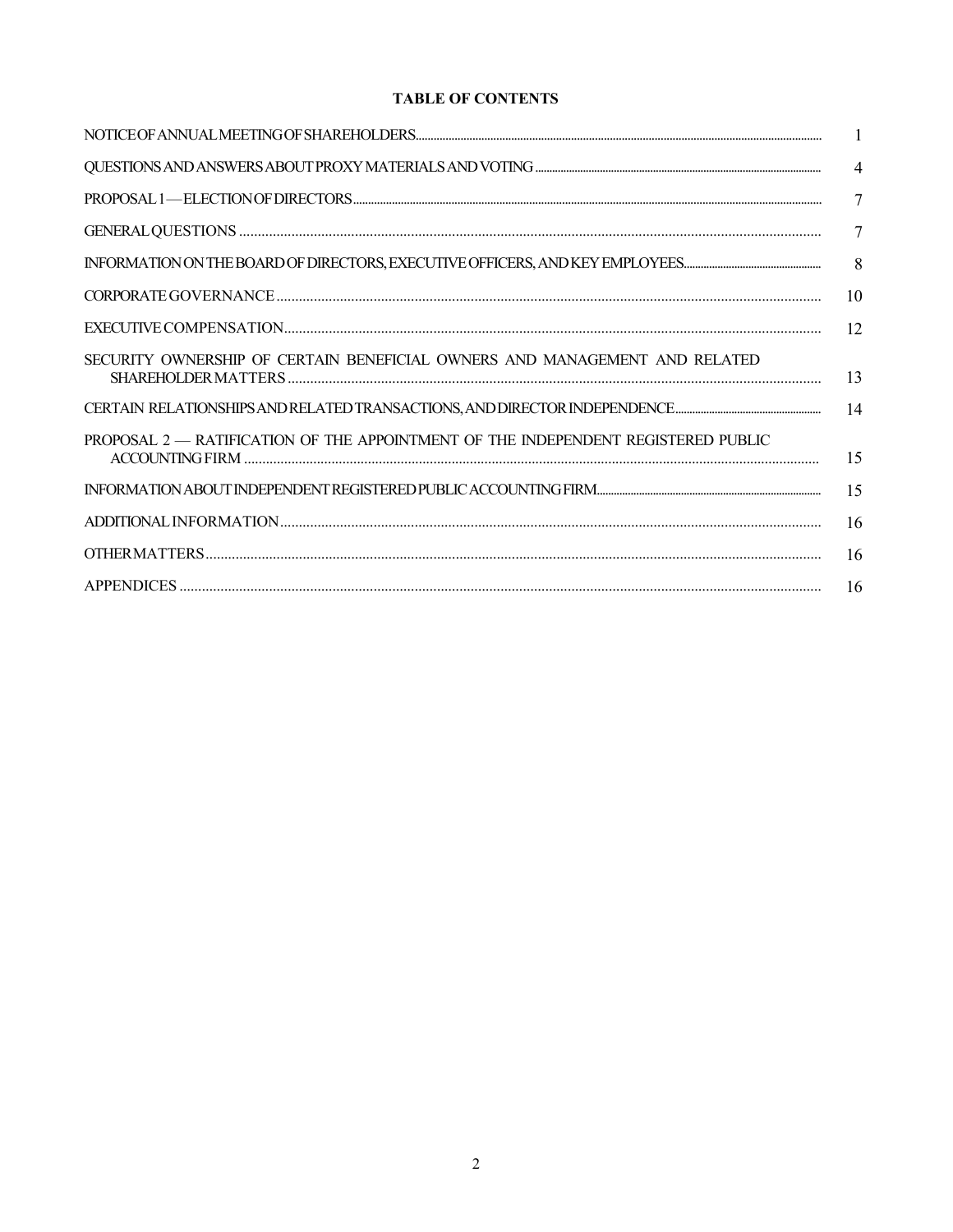

## **IDAHO STRATEGIC RESOURCES, INC. 201 N. 3rd Street Coeur d'Alene, Idaho 83814**

### **Proxy Statement For Annual Meeting of Shareholders**

**To Be Held June 15, 2022, 9:00AM Pacific Time**  Idaho Strategic Resources Corporate Office 201 N. 3rd Street, Coeur d'Alene, Idaho, 83814

The Board of Directors (the *"Board"*) of Idaho Strategic Resources, Inc. (the *"Company"*) is soliciting proxies for use at the annual meeting of shareholders to be held on Wednesday, June 15, 2022, at 9:00 A.M., Pacific Time, at the Company's offices, located 201 N. 3rd Street, Coeur d'Alene, Idaho, and any adjournment or postponement thereof (the *"Annual Meeting"*) for the purposes set forth in the attached Notice of Meeting and regarding the availability of this Proxy Statement and form of proxy first mailed to holders of the Company's common stock on or about May 16, 2022.

You are invited to attend the Annual Meeting at the above stated time and location. If you plan to attend and your shares are held in "street name" – in an account with a bank, broker, or other nominee – you must obtain a proxy issued in your name from such broker, bank or other nominee.

You can vote your shares in person, by completing a proxy card online, by completing and returning a proxy card provided to you by mail or fax, or, if you hold shares in "street name," by completing the voting form provided by the broker, bank or other nominee.

### **A returned signed proxy card without an indication of how shares should be voted will be voted FOR the election of all Directors and FOR the ratification of the appointment of the Company's independent registered public accounting firm.**

The Company's common stock is the only type of security entitled to vote at the Annual Meeting. The Company's corporate bylaws define a quorum as a majority of all the shares entitled to vote, represented by shareholders of record in person or by proxy, but in no event shall a quorum consist of less than one-third (1/3) of the shares outstanding entitled to vote at the meeting. The Company's Articles of Incorporation do not allow cumulative voting for Directors. The nominees who receive the most votes will be elected. A majority of the voting power of the voting shares present, whether in person or by proxy, is required to ratify the appointment of the Company's independent registered public accounting.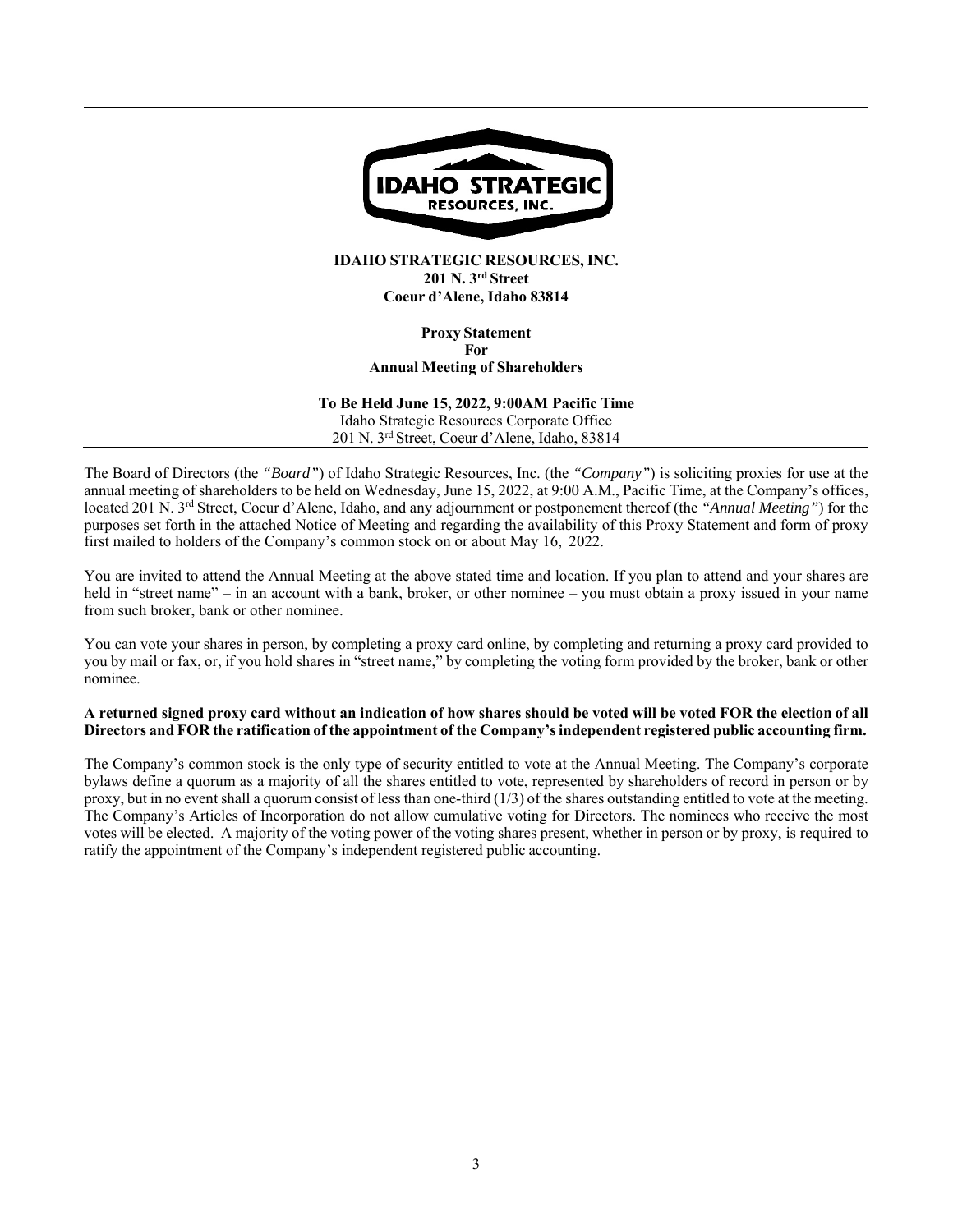# **QUESTIONS AND ANSWERS ABOUT PROXY MATERIALS AND VOTING**

### **Why am I receiving this Proxy Statement and proxy card?**

You are receiving this Proxy Statement and proxy card because you were a shareholder of record at the close of business on May 2, 2022 and are entitled to vote at the Annual Meeting. This Proxy Statement describes issues on which we would like you, as a shareholder, to vote. It provides information on these issues so that you can make an informed decision. You do not need to attend the Annual Meeting to vote your shares.

This proxy is being solicited on behalf of the Company. When you sign the proxy card you appoint John Swallow, Director, President and Chief Executive Officer as your representative at the Annual Meeting. As your representative, he will vote your shares at the Annual Meeting (or any adjournments or postponements) as you have instructed them on your proxy card. With proxy voting, your shares will be voted whether or not you attend the Annual Meeting. Even if you plan to attend the Annual Meeting, it is a good idea to complete, sign and return your proxy card in advance of the Annual Meeting, just in case your plans change.

If an issue properly comes up for vote at the Annual Meeting (or any adjournments or postponements) that is not described in this Proxy Statement, your representative will vote your shares, under your proxy, at their discretion, subject to any limitations imposed by law.

## **When is the record date?**

The Board has fixed May 2, 2022, as the record date for the Annual Meeting. Only holders of common stock as of the close of business on that date will be entitled to vote at the Annual Meeting.

## **How many shares are outstanding?**

As of May 2, 2022, 11,777,935 shares of the Company were issued and outstanding.

## **What am I voting on?**

You are being asked to vote on the following:

- 1. To elect the Company's Board of Directors to serve until the Company's 2023 Annual Meeting of Shareholders or until successors are duly elected and qualified; the following are nominees for election as Directors: John Swallow, Grant Brackebusch, Kevin Shiell and Richard Beaven;
- 2. To ratify the appointment of the Company's independent registered public accounting firm for the ensuing year; and,
- 3. To perform any other business that may properly come before the Annual Meeting.

# **What does the Board of Directors Recommend with regard to these proposals?**

The Board of Directors of the Company believes the proposals described herein are in the best interests of the Company and its shareholders and, accordingly, unanimously recommends that the shareholders vote "FOR" each of the proposals identified in this proxy statement.

The Board recommends a vote **FOR** each of the nominees to the Board and **FOR** the ratification of the appointment of the Company's independent registered public accounting firm.

### **How many votes do I get?**

Each share is entitled to one (1) vote. No cumulative rights are authorized, and dissenters' rights are not applicable to any of the matters being voted upon.

### **How do I vote?**

You have several voting options. You may vote by:

- Completing your proxy card over the internet at the following website: https://stocktransfersolo.com/Vote;
- Downloading or requesting a proxy card (as detailed below), signing your proxy card and mailing or faxing it to the attention of: Nevada Agency and Transfer Company, 50 West Liberty Street, Suite 880, Reno NV 89501 or 775-322-5623; or
- Attending the Annual Meeting and voting in person.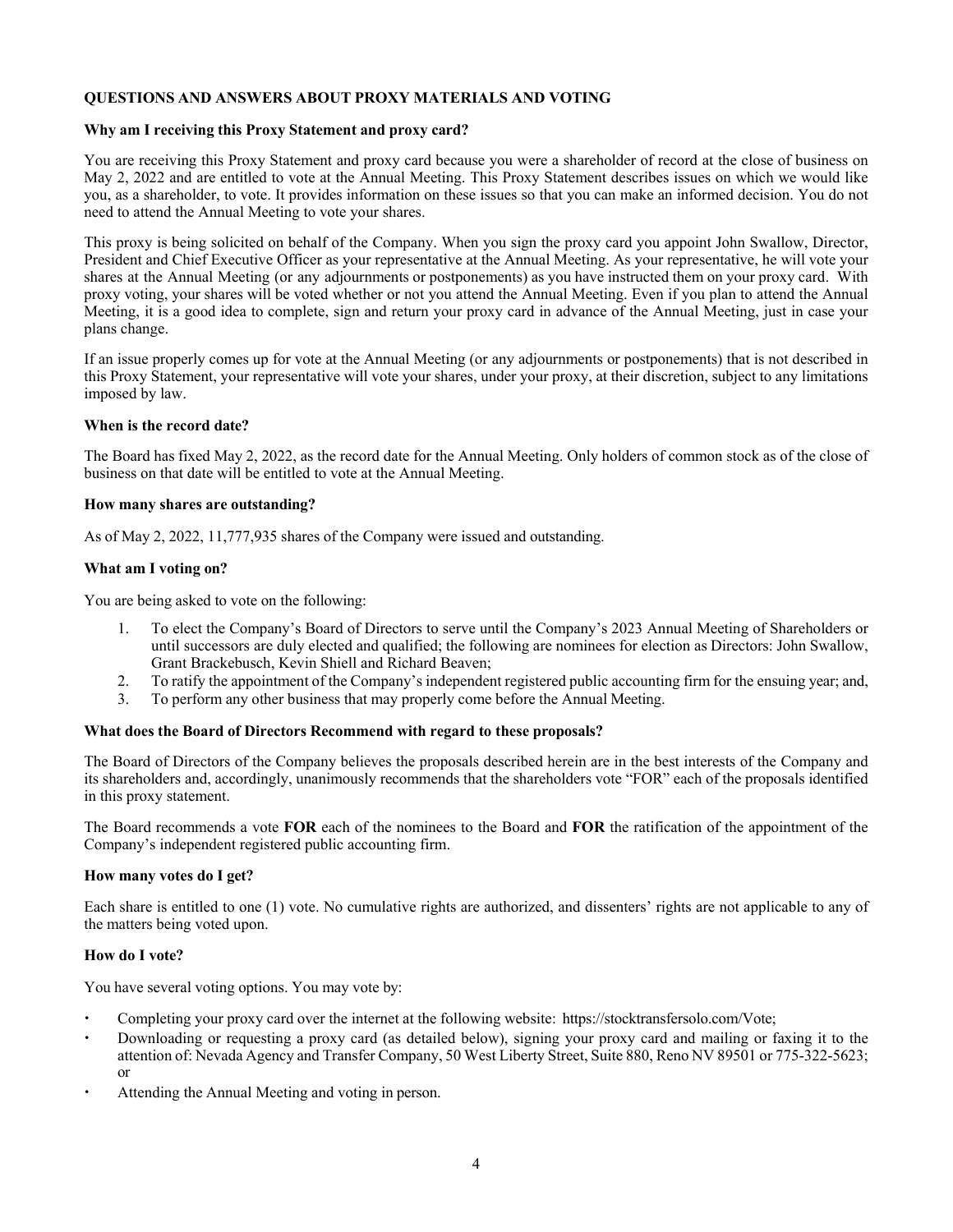If your shares are held in an account with a brokerage firm, bank, dealer, or other similar organization, then you are the beneficial owner of shares held in a "street name" and these proxy materials are being forwarded to you by that organization. The organization holding your account is considered the shareholder of record for purposes of voting at the Annual Meeting. As a beneficial owner, you have the right to direct your broker, bank or other nominee on how to vote the shares in your account. You are also invited to attend the Annual Meeting. However, since you are not the shareholder of record, you may not vote your shares in person at the Annual Meeting unless you request and obtain a valid proxy card from your broker, bank, or other nominee.

### **Can shareholders vote in person at the Annual Meeting?**

We will pass out written ballots to anyone who wants to vote at the Annual Meeting. If you hold your shares through a brokerage account but do not have a physical share certificate, or the shares are registered in someone else's name, you must request a legal proxy from your stockbroker or the registered owner to vote at the Annual Meeting.

## **What if I change my mind after I return my proxy?**

You may revoke your proxy and change your vote at any time before the polls close at the Annual Meeting. You may do this by:

- Signing another proxy with a later date and mailing or faxing it to the attention of: Nevada Agency and Transfer Company, 50 West Liberty Street, Suite 880, Reno NV, or 775-322-5623 so long as it is received prior to 4:00 PM Pacific Time on June 14, 2022;
- Delivering a written notice of the revocation of your proxy to the attention of: Nevada Agency and Transfer Company, 50 West Liberty Street, Suite 880, Reno NV 89501, so long as it is received prior to 4:00 PM Pacific Time on June 14, 2022; or
- Voting in person at the Annual Meeting.

Beneficial owners of shares should refer to the instructions received from their stockbroker or the registered holder of their shares if they wish to change their vote.

### **How many votes do you need to hold the Annual Meeting?**

To conduct the Annual Meeting, the Company must have a quorum. A Quorum for the Annual Meeting consists of a majority of all the shares entitled to vote, but in no event shall a quorum consist of less than one-third  $(1/3)$  of shares entitled to vote present in person or represented by proxy. The Company's common stock is the only type of security entitled to vote at the Annual Meeting. Based on 11,777,935voting shares outstanding as of the record date of May 2, 2022, 3,925,978shares must be present at the Annual Meeting, in person or by proxy, for there to be a quorum. Your shares will be counted as present at the Annual Meeting if you:

- Submit a properly executed proxy card (even if you do not provide voting instructions); or
- Attend the Annual Meeting in person.

### **What if a quorum is not present at the Annual Meeting?**

If a quorum is not present at the scheduled time for a vote at the Annual Meeting, a majority of the shareholders present or represented by proxy may adjourn the meeting until a quorum is present. The time and place of the adjourned meeting will be announced at the time the adjournment is taken, and no other notice will be given. An adjournment will have no effect on the business that may be conducted at the meeting. The Board of Directors must fix a new Record Date to determine the shareholders entitled to vote at the adjourned meeting if the meeting is adjourned more than 120 days after the date fixed for the original meeting and would also be required to provide shareholders with notice of the rescheduled meeting date.

# **What if I abstain from voting?**

Abstentions with respect to a proposal are counted for the purposes of establishing a quorum. Since the Company's Bylaws state that matters presented at a meeting of the shareholders must be approved by the majority of the votes cast on the matter, a properly executed proxy card marked *ABSTAIN* with respect to a proposal is not considered a vote cast for the foregoing purpose, and will have no effect on the vote for that proposal. Similarly, as described below, election of Directors is by a plurality of the votes cast at the meeting. A properly executed proxy card marked *WITHHELD* with respect to the election of Directors will not be voted and will not count *FOR* any of the nominees for which the vote was withheld.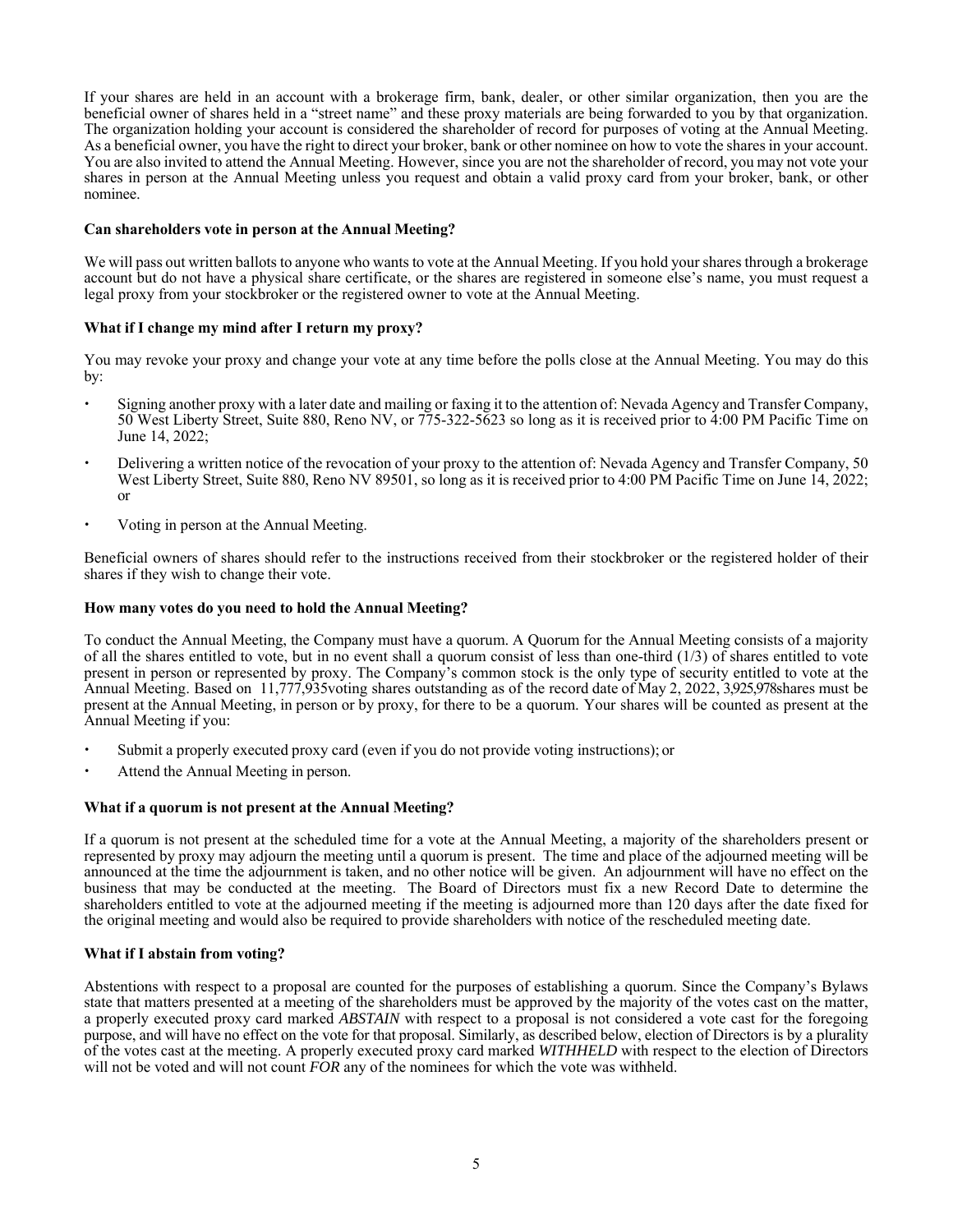### **What effect does a broker non-vote have?**

Brokers and other intermediaries, holding shares in street name for their customers, are generally required to vote the shares in the manner directed by their customers. If their customers do not give any direction, brokers may vote the shares on routine matters, but not on non-routine matters. The election of Directors is considered a non-routine matter because the Board's nominees are running uncontested and brokers may not vote shares held in street name for their customers in relation to this item of business. The ratification of the appointment of the Company's independent registered public accounting firm for the fiscal year of 2022 is considered a routine matter and brokers will be permitted to vote shares held in street name for their customers.

The absence of a vote on a non-routine matter is referred to as a broker non-vote. Any shares represented at the Annual Meeting but not voted (whether by abstention, broker non-vote or otherwise) will have no impact in the election of Directors, except to the extent that the failure to vote for an individual results in another individual receiving a larger proportion of votes cast for the election of Directors. Any shares represented at the Annual Meeting but not voted (whether by abstention, broker non-vote or otherwise) with respect to the proposal to ratify the appointment of the independent registered public accountant, will have no effect on the vote for such proposal.

## **How many votes are needed to elect Directors?**

The nominees for election as Directors at the Annual Meeting will be elected by a plurality of the votes cast at the Annual Meeting. The nominees with the most votes will be elected. A properly executed proxy card marked *WITHHELD* with respect to the election of Directors will not be voted and will not count *FOR* or *AGAINST* any of the nominees for which the vote was withheld. Broker non-votes will have no effect on the election of the nominees.

## **How many votes are needed to ratify the appointment of the independent registered public accountant?**

The ratification of the appointment of the independent registered public accountant will be approved if the votes cast in favor exceed the votes cast opposing the action. Abstentions and broker non-votes are not considered votes cast for the foregoing purpose and will have no effect on the vote for this proposal.

## **Will my shares be voted if I do not sign and return my Proxy Card?**

If your shares are held through a brokerage account, your brokerage firm, under certain circumstances, may vote your shares; otherwise your shares will not be voted at the meeting. See "What effect does a broker non-vote have?" above for a discussion of the matters on which your brokerage firm may vote your shares.

If your shares are registered in your name, and you do not complete your proxy card over the Internet or sign and return your proxy card, your shares will not be voted at the Annual Meeting unless you attend the Annual Meeting and vote your shares in person.

### **Where can I find the voting results of the Annual Meeting?**

We will publish the final results in a current report filing on Form 8-K with the Securities and Exchange Commission ("SEC") within four (4) business days of the Annual Meeting.

### **Who will pay for the costs of soliciting proxies?**

The Company will bear the cost of soliciting proxies. In an effort to have as large a representation at the Annual Meeting as possible, the Company's Directors, officers and employees may solicit proxies by telephone or in person in certain circumstances. These individuals will receive no additional compensation for their services other than their regular salaries. Additionally, the Company may hire a proxy solicitor to help reach the quorum requirement. The Company will pay a reasonable fee in relation to these services. Upon request, the Company will reimburse brokers, dealers, banks, voting trustees and their nominees who are holders of record of the Company's Common Shares on the record date for the reasonable expenses incurred for mailing copies of the proxy materials to the beneficial owners of such shares.

### **When are shareholder proposals due for the next year's Annual Meeting of Shareholders?**

In order to be considered for inclusion in next year's proxy statement, shareholder proposals and shareholder director nominees must be submitted in writing to the Company's Secretary, Monique Hayes, at Idaho Strategic Resources, Inc., 201 N. 3<sup>rd</sup> Street, Coeur d'Alene, Idaho 83814, and received a reasonable time before the Company begins to print and send its proxy materials. Such proposals must also comply with the requirements as to form and substance established by the SEC if such proposals are to be included in the proxy statement and form of proxy.

Similarly, shareholder proposals not submitted for inclusion in the proxy statement and received after the Company begins to print and send its proxy materials will be considered untimely pursuant to Rule 14a-5(e)(2) of the Securities and Exchange Act of 1934, as amended.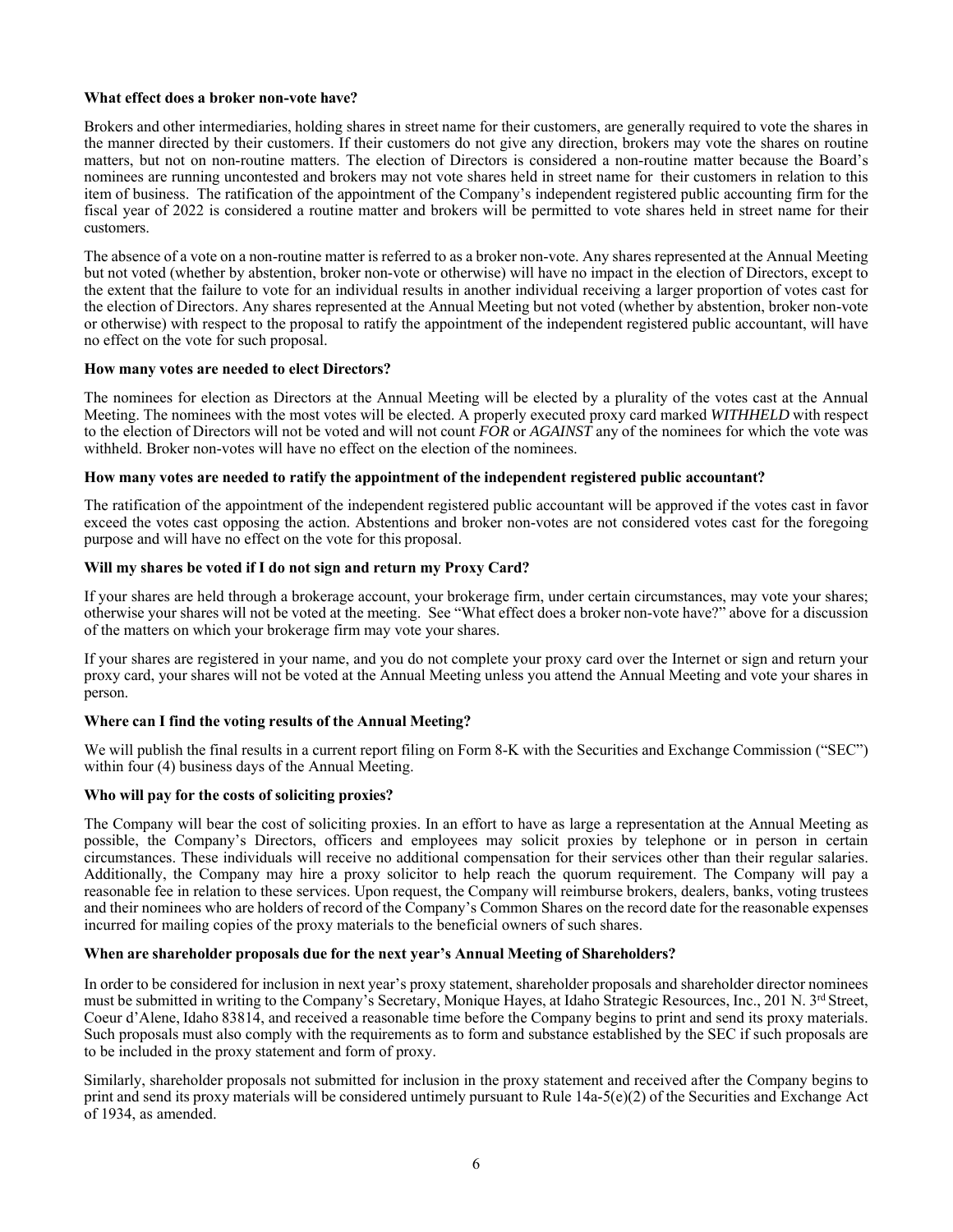# **PROPOSAL 1 — ELECTION OF DIRECTORS**

# **GENERAL QUESTIONS**

### **What is the current composition of the Board?**

The Company's current bylaws require the Board to have one (1) to nine (9) persons, as may be increased or decreased from time to time, exclusively by resolution approved by the affirmative vote of a majority of the Board. The current Board is composed of four (4) Directors.

### **Is the Board divided into classes? How long is the term?**

No, the Board is not divided into classes. All Directors serve one (1)-year terms until their successors are elected and qualified at the next Annual Meeting. In the event the Board increases to nine (9) Directors, the Board will be divided into three (3) classes.

### **Who is standing for election this year?**

The Board of Directors has nominated the following four (4), current Board Members for election at the 2022 Annual Meeting, to hold office until the 2023 Annual Meeting:

- John Swallow
- Grant Brackebusch
- Kevin Shiell
- Richard Beaven

### **What if a nominee is unable or unwilling to serve?**

Should any one (1) or more of these nominees become unable or unwilling to serve, which is not anticipated, the Board may designate substitute nominees, in which event the proxy representatives will vote proxies that otherwise would be voted for the named nominees for the election of such substitute nominee or nominees.

### **How are nominees elected?**

Directors are elected by a plurality of the votes present in person or represented by proxy and entitled to vote at the meeting.

### **How are votes counted?**

**With respect to the election of Directors, you may vote "for" or "withhold" authority to vote for each of the nominees for the Board. If you "withhold" authority to vote with respect to one (1) or more Director nominees, your vote will have no effect on the election of such nominees. Broker non-votes will have no effect on the election of the nominees. All proxies executed and returned without an indication of how shares should be voted will be voted FOR the election of all nominees.** 

#### **The Board recommends a vote FOR each of the nominees.**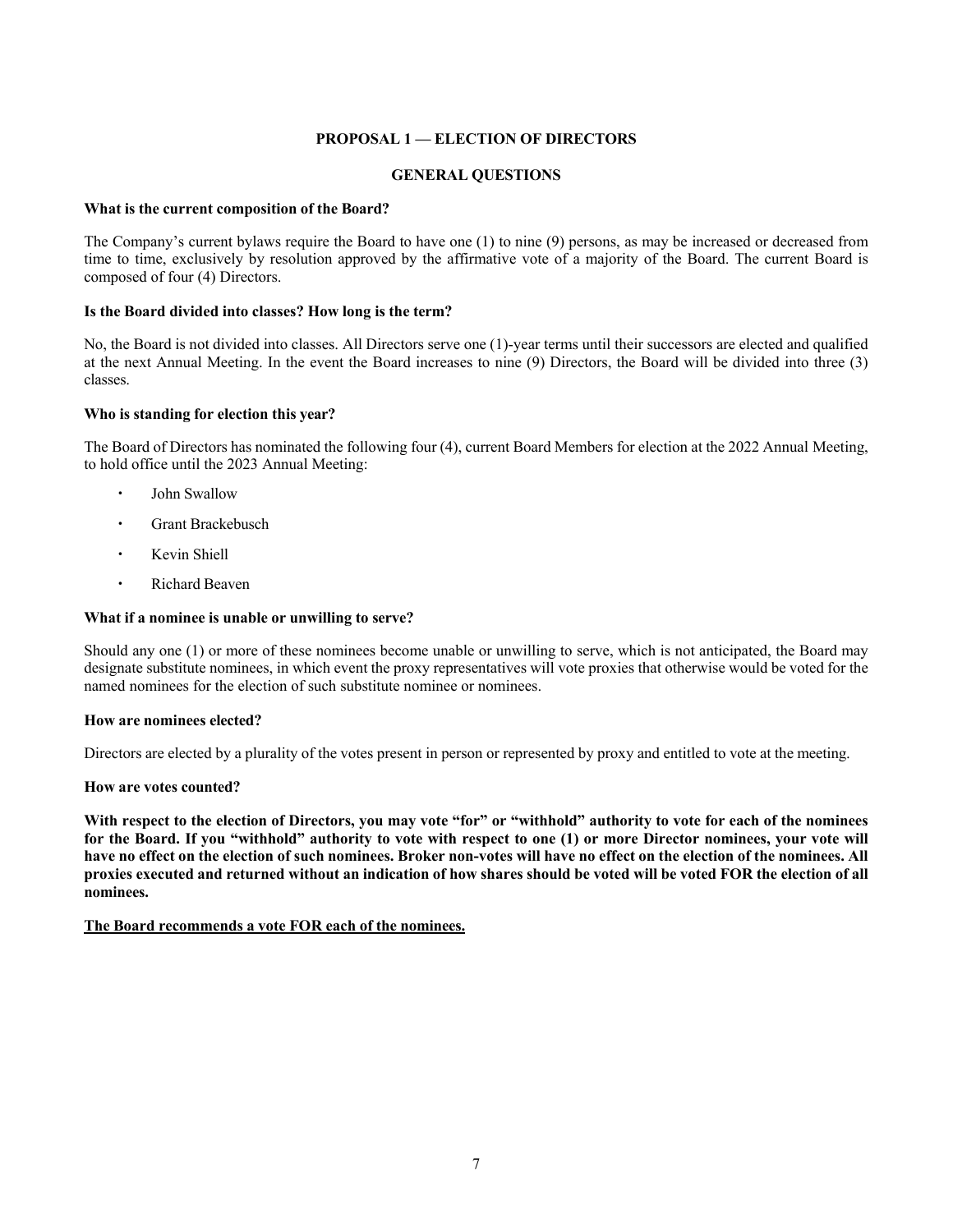## **INFORMATION ON THE BOARD OF DIRECTORS, EXECUTIVE OFFICERS, AND KEY EMPLOYEES**

The following table sets forth certain information with respect to the Company's current Directors and nominees, executive officers, and key employees. The ages of the Directors and officers and number of shares held are shown as of April 30, 2022.

| Name & Address                                                                            | Age | <b>Position</b>                                                 | <b>Term</b>             | No. of<br><b>Shares</b> | Percent of<br>Class(1) |
|-------------------------------------------------------------------------------------------|-----|-----------------------------------------------------------------|-------------------------|-------------------------|------------------------|
| John Swallow<br>$c/\sigma$ 201 N. 3rd Street<br>Coeur d'Alene, ID 83814                   | 55  | Chief Executive<br>Officer/President &<br>Chairman of the Board | $8/29/2017$ to present  | 1,333,503               | 10.40%                 |
| Grant A. Brackebusch<br>$c/\sigma$ 201 N. 3rd Street                                      |     | Chief Financial<br>Officer/Vice President                       |                         |                         |                        |
| Coeur d'Alene, ID 83814                                                                   | 52  | & Director                                                      | $7/18/1996$ to present  | 139,483                 | 1.09%                  |
| Kevin Shiell                                                                              |     |                                                                 |                         |                         |                        |
| $c/\sigma$ 201 N 3rd Street<br>Coeur d'Alene, ID 83814<br>Richard S. Beaven               | 63  | Director                                                        | $1/10/2017$ to present  | 64,287                  | $0.50\%$               |
| $c/\sigma$ 201 N. 3rd Street<br>Coeur d'Alene, ID 83814                                   | 54  | Director                                                        | 1/12/2022               | $\theta$                | $0.0\%$                |
| Robert Morgan<br>$c/\sigma$ 201 N. 3rd Street<br>Coeur d'Alene, ID 83814<br>Monique Hayes | 55  | Vice President,<br>Exploration                                  | $1/16/2018$ to present  | 35,358                  | 0.28%                  |
| $c/\sigma$ 201 N. 3rd Street<br>Coeur d'Alene, ID 83814                                   | 56  | Secretary                                                       | $11/20/2016$ to present | 45,621                  | 0.36%                  |

(1) Based upon 11,777,935 outstanding shares of common stock, 626,039 warrants, 419,670 vested options as of April 30, 2022.

Directors are elected by shareholders at each Annual Meeting of the shareholders to hold office until the next annual meeting of shareholders or until their respective successors are elected and qualified.

**John Swallow** was named Chief Executive Officer and President on January 10, 2017. Prior to being named as CEO, Mr. Swallow was appointed as the President and a Director of the Company on August 29, 2013. He resigned as president in December 2014, and subsequently reappointed as President on May 5, 2015. He holds a B.S. in Finance from Arizona State University. Mr. Swallow was the Vice President of Timberline Drilling, Inc. from November 2011 until accepting the role of President with the Company. From September 2009, until November 2011, Mr. Swallow was self-employed. From January 2006 until September 2009 he served as chairman of Timberline Resources Corporation. He brings wide-ranging experience from within the local mineral exploration industry as well as extensive knowledge of the junior equity markets. Mr. Swallow's extensive experience in the drilling industry, his previous roles as a chairman of a board and as a vice president of a corporation qualify him to sit on the Board of the Company.

**Grant A. Brackebusch, P.E.** has served as the Vice President and a Director of the Company since 1996. He holds a B.S. in Mining Engineering from the University of Idaho. He is registered in Idaho as a Professional Engineer. He has worked for Idaho Strategic Resources, Inc. since 1996 and worked for Newmont Mining previously. Currently, he supervises the mining operation at the Golden Chest Mine including the operation of the New Jersey Mill. He has experience with permitting, exploration, open pit and underground mining as well as mineral processing. Mr. Brackebusch extensive mining background, knowledge of the Company's day to day operations, and industry expertise qualify him to sit on the Board of the Company

**Kevin Shiell** was named a Director January 10, 2017 and has more than 35 years of operating and management experience in the mining and mineral processing industries, primarily in Montana, Idaho and Nevada. He has held executive leadership positions at several public companies, including General Manager and Vice President of Mine Operations at Stillwater Mining Company, Chief Operating Officer at MDM Gold, and various mine supervisory positions at Hecla Mining Company. He brings vast operational knowledge and management experience that qualify him to sit on the Board of the Company.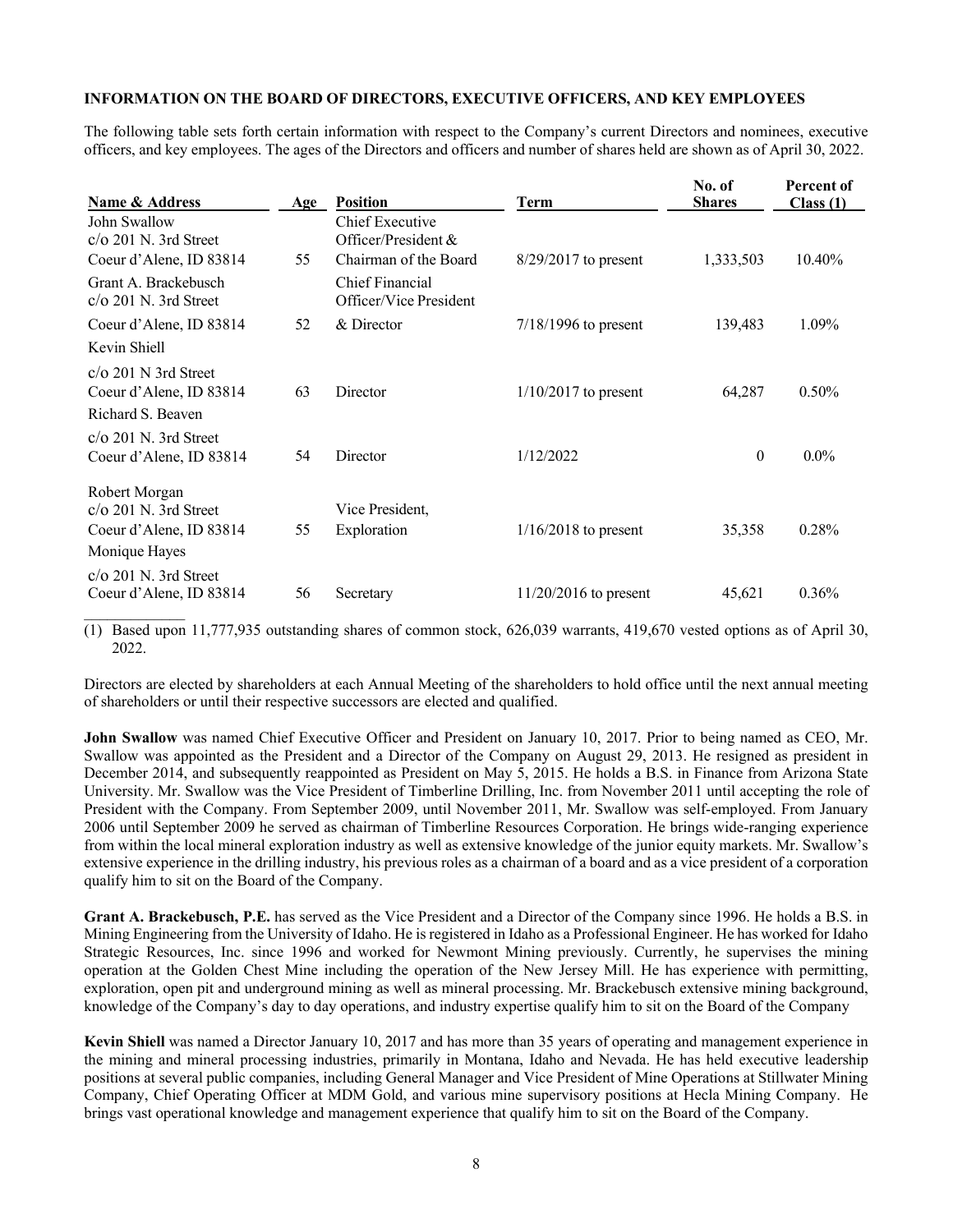**Rich Beaven** joined the Idaho Strategic Resources Board on January 12, 2022. Mr. Beaven is Lead Portfolio Manager and Principal at Signia Capital. Signia is a small-cap value asset manager with a largely institutional (pension fund) client base. Prior to co-founding Signia Capital Management in 2002, Rich was the Assistant Director of Research and a Portfolio Manager for a \$2B Pacific Northwest asset management firm. With blue-collar roots, Rich went on to get a BA in business administration from the University of Kentucky and an MBA from Gonzaga University. In addition, he is a CFA charter holder and has served as President of the CFA Society of Spokane.

## **Executive Officers and Key Employees**

**Robert Morgan** has served as the Vice President Exploration of the Company since January 2018. Mr. Morgan has over 21 years of exploration experience, including 19 years focused on gold exploration, of which 11 years were in Northern Idaho and Montana. Mr. Morgan has worked for some of the world's leading gold exploration and mining companies including Newmont and ASARCO throughout the western United States, Alaska and South America. He is practiced in designing, implementing and managing large exploration programs for gold, silver, base metals and rare earth elements. His technical work has included geologic mapping, logging of drill holes, and compilation and interpretation of multiple data sets for target identification. Mr. Morgan earned his Bachelor of Science degree in geology from California State University at Chico. He has an extensive environmental background with emphasis on wetlands and water management. Mr. Morgan is a registered professional geologist with the State of Idaho and Professional Land Surveyor registered with the State of Montana.

**Monique Hayes** was appointed Corporate Secretary in November 2016. She has over 15 years of investor relations and corporate governance experience in the mining industry and over 20 years of communications and brand management experience. Prior to joining Idaho Strategic Resources, Inc., Ms. Hayes worked for Hecla Mining Company, Revett Mining Company and Sterling Mining. Her advertising and communications experience include working for Publicis Dialog Direct and WhiteRunkle Associates where she worked with national accounts including AT&T Wireless, Bell Atlantic and NordicTrack. Ms. Hayes attended City University where she studied business management, brand strategy and communications.

### **Arrangements between Officers and Directors**

To the knowledge of the Board of Directors, there is no arrangement or understanding between any of the Company's officers and any other person, including Directors, pursuant to which the officer was selected to serve as an officer.

### **Family Relationships**

None of the Directors are related by blood, marriage, or adoption to any other Director, executive officer, or other key employees.

# **Other Directorships**

No Directors of the Company are also directors of issuers with a class of securities registered under Section 12 of the United States *Securities Exchange Act of 1934*, as amended (the "**Exchange Act**") (or which otherwise are required to file periodic reports under the Exchange Act).

### **Legal Proceedings**

The Company is not aware of any material legal proceedings to which any Director, officer or affiliate of the Company, or any owner of record or beneficially of more than five percent of common stock of the Company, or any associate of any Director, officer, affiliate of the Company, or security holder is a party adverse to the Company or any of its subsidiaries or has a material interest adverse to the Company or any of its subsidiaries.

The Company is not aware of any of its Directors or officers being involved in any legal proceedings in the past ten (10) years relating to any matters in bankruptcy, insolvency, criminal proceedings (other than traffic and other minor offenses) or being subject to any of the items set forth under Item 401(f) of Regulation S-K.

### **Board Meeting Attendance**

The Board of Directors held a total of four meetings during the 2021 fiscal year. None of the Directors attended fewer than 75% of the aggregate of the total number of meetings of the Board of Directors and the total number of committees of the Board. The Company does not currently have a policy with regard to Board attendance at meetings. Two of the three members of the Board of Directors attended the 2021 Annual Meeting.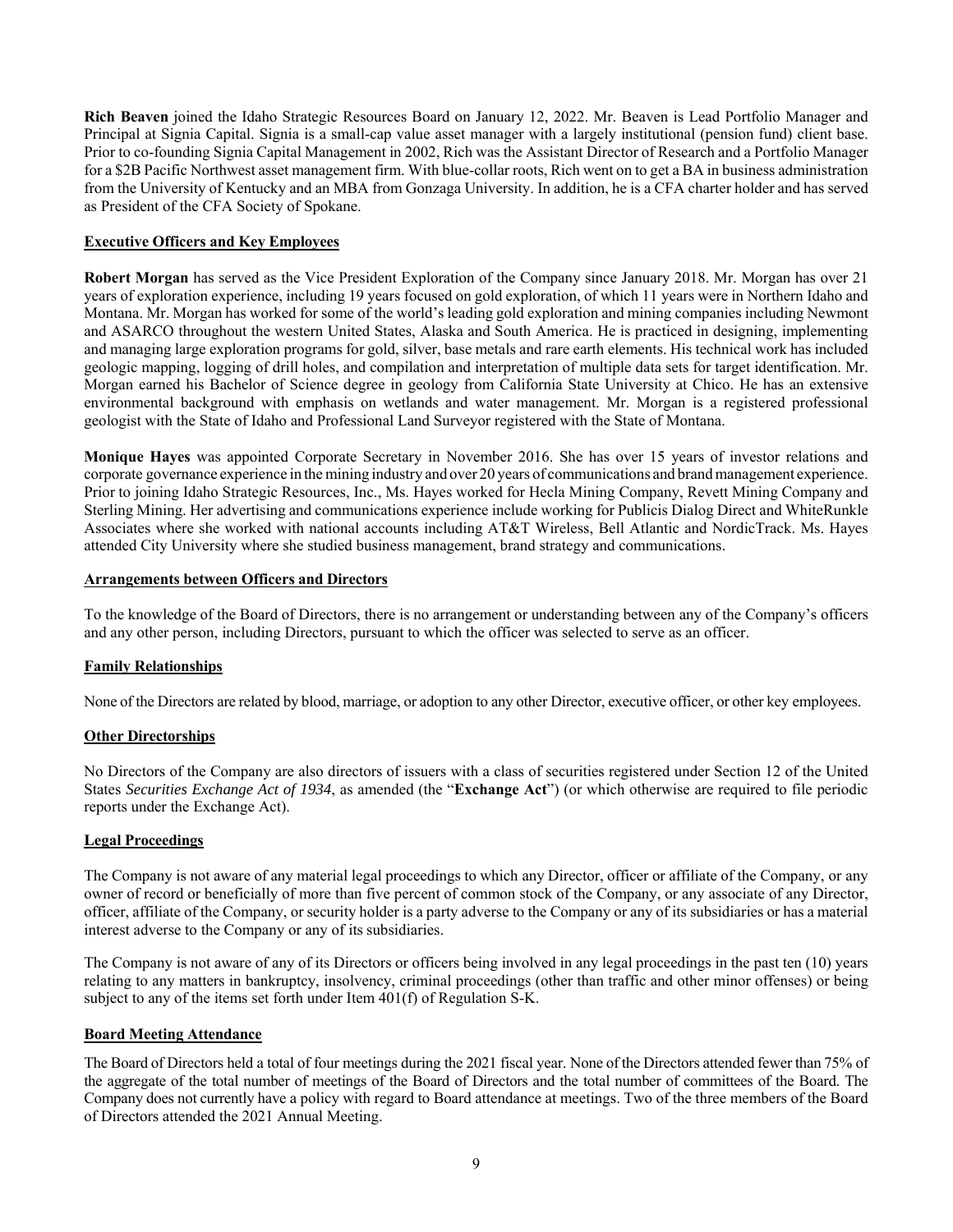# **Code of Ethics**

The Company adopted a Code of Ethics at a Board of Directors meeting on December 9, 2003, that applies to the Company's executive officers. The Company also adopted a Code of Ethics for all employees at the Board of Directors meeting on February 18, 2008. In January 2022, the Company also adopted a Code of Business Conduct and Ethics for all employees, officers and directors and any consultants, which is available on the Company's web site www.idahostrategic.com.

# **CORPORATE GOVERNANCE**

### **Board Nomination Procedures**

There have been no material changes to the procedures by which security holders may recommend nominees to the Company's Board of Directors.

### **Board of Directors Structure**

The Company's current Bylaws require the Board to have one (1) to nine (9) persons, as may be increased or decreased from time to time, exclusively by resolution approved by the affirmative vote of a majority of the Board. The current Board is composed of four (4) Directors.

## **Director Independence**

The Board of Directors has determined that John Swallow and Grant Brackebusch are not independent Directors. Kevin Shiell and Rich Beaven are independent Directors. An "independent" director is a director whom the Board of Directors has determined satisfies the requirements for independence under Section 803A of the NYSE American LLC (the "NYSE American") Company Guide.

## **Committee Structure**

It is the general policy of the Company that the Board as a whole will consider all major decisions. The committee structure of the Board was expanded in January 2022 and includes the Audit Committee, the Compensation Committee, and the Nominating Committee. The Board may form other committees as it determines appropriate. A copy of the charter for each committee is available on the Company's web site www.idahostrategic.com. During the fiscal year ended December 31, 2021, the Company did not have an Audit Committee, Compensation Committee, or Nominating Committee.

# **Audit Committee**

The Audit Committee comprised of two independent directors, Rich Beaven and Kevin Shiell was established in January 2022 by the Board to meet the listing requirements for the NYSE American and for the purpose of overseeing the accounting and financial reporting processes of the Company and audits of the financial statements of the Company. The Audit Committee recommends the appointment of independent public accountants to conduct audits of our financial statements, reviews with the accountants the plan and results of the auditing engagement, approves other professional services provided by the accountants and evaluates the independence of the accountants. The Audit Committee also reviews the scope and adequacy of our system of internal controls and procedures over financial reporting. Each member of the Audit Committee is independent, as independence for audit committee members is defined in the NYSE American listing standards and the applicable rules of the SEC. The Audit Committee has met formally one time since the fiscal year ended on December 31, 2021. The Board has determined that Mr. Beaven is an "audit committee financial expert" as defined by the rules of the SEC.

Our Audit Committee has met with our management and our external auditors to review the audited financial statements and discussed the matters required to be discussed by the applicable requirements of the Public Company Accounting Oversight Board ("PCAOB") and the SEC. The Audit Committee has received the written disclosures and the letter from the independent accountant required by applicable requirements of the PCAOB regarding the independent accountant's communications with the audit committee concerning independence, and has discussed with the independent accountant the independent accountant's independence. Based upon the foregoing, the Audit Committee recommended to the Board of Directors that the audited financial statements be included in the Company's annual report on Form 10-K for the fiscal year ending December 31, 2021 for filing with the SEC. The Audit Committee and the Board have also recommended the selection of Assure CPA, LLC as independent auditors for the Company for the fiscal year 2022.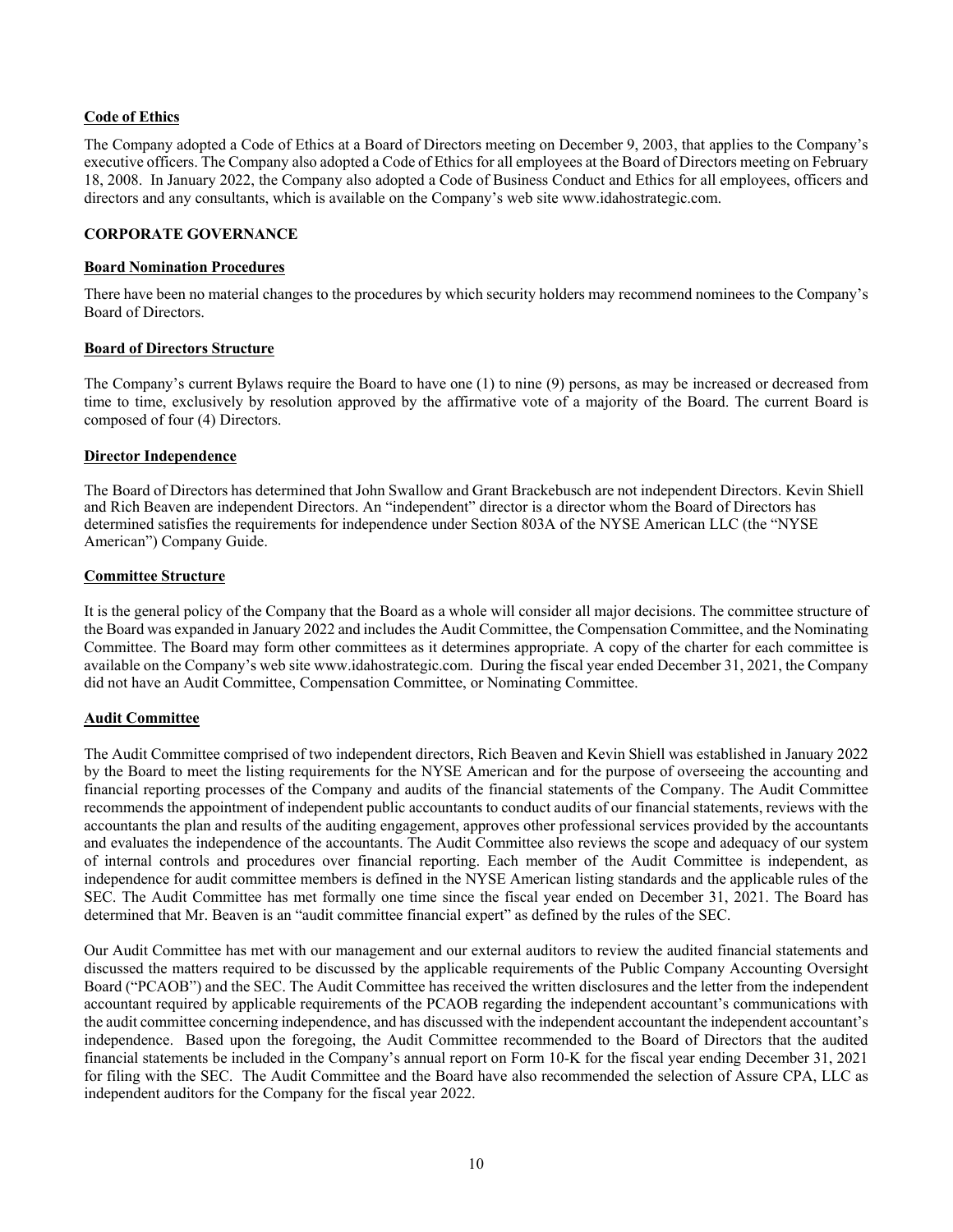Submitted by the Audit Committee Members

# Rich Beaven and Kevin Shiell

# **Compensation Committee**

The Compensation Committee was created by the Board in January 2022 to meet the listing requirements for the NYSE American and for the purpose of administering the Equity Plan and the compensation for Mr. Swallow, the Chief Executive Officer of the Company. Additionally, the Compensation Committee determines which executive officers and other employees may receive stock options and other stock based awards and the amounts of such stock based awards.

The Compensation Committee and its membership shall meet all applicable legal, regulatory and listing requirements set forth in the NYSE American LLC Company Guide, including the independence requirements set forth in Section 805(c)(1) of the NYSE American Company Guide, and the rules and regulations of all applicable securities regulatory authorities. Each member of the Committee shall be independent within the meaning of applicable securities laws and stock exchange rules (including the listing requirements of the NYSE American LLC Company Guide and the SEC approved SOR listing standards addressing compensation committees. The Compensation Committee is comprised of two independent board members, Kevin Shiell and Rich Beaven.

The Compensation Committee is responsible for reviewing the results of the evaluations of directors and senior officers by the Chief Executive Officer and recommends to the Board the compensation arrangements for such officers and directors, in consultation with the Chief Executive Officer. The Committee also reports to the Board the annual performance review of the Chief Executive Officer considering the corporate goals and objectives relevant to compensation. The Committee may engage independent counsel, independent compensation advisor and other advisors as it determines necessary to carry out its duties; however, it cannot delegate its authority to determine director and executive officer compensation. During the fiscal year ended December 31, 2021, and to date, the Company has not hired any compensation consultants. All decisions or recommendations of the Committee shall require the approval of the Board prior to implementation.

# **Nominating Committee**

The Company's Charter of the Corporate Governance and Nominating Committee requires two members of the Committee (majority) to be independent within the meaning of applicable securities laws and stock exchange rules (including the listing requirements of the NYSE American Company Guide). The Nominating Committee is comprised of two independent board members, Kevin Shiell and Rich Beaven.

The Nominating Committee was created by the Board in January 2022 to meet the listing requirements for the NYSE American and for the purpose of overseeing the identification, evaluation and selection of qualified candidates for appointment or election to the Board. The Nominating Committee identifies individuals qualified to become Board members and recommends to the Board nominees for election as directors of the Company, taking into account that the Board as a whole shall have competency in industry knowledge, accounting and finance, and business judgment. The Nominating Committee seeks members with a broad spectrum of experience and expertise and with a reputation for integrity. Directors should have experience in positions with a high degree of responsibility, be leaders in the companies or institutions with which they are affiliated and be selected based upon contributions that they can make to the Company.

The Nominating Committee shall give the same consideration to candidates for director nominees recommended by Company shareholders as those candidates recommended by others. Shareholders should follow the procedures set forth above pertaining to shareholder proposals to propose a director nominee.

During the fiscal year ended December 31, 2021, the Company did not have a Nominating Committee and the Board would nominate directors and fill vacancies pursuant to the Company's bylaws.

# **Communications to the Board**

Shareholders who are interested in communicating directly with members of the Board, or the Board as a group, may do so by writing directly to the individual Board member c/o Corporate Secretary, Monique Hayes, at New Idaho Strategic Resources, 201 N. 3rd Street, Coeur d'Alene, Idaho 83814. The Company's Secretary will forward communications directly to the appropriate Board member. If the correspondence is not addressed to the particular member, the communication will be forwarded to a Board member to bring to the attention of the Board. Our Corporate Secretary will review all communications before forwarding them to the appropriate Board member. The Company's contact information is also available on the Company's web site www.idahostrategic.com.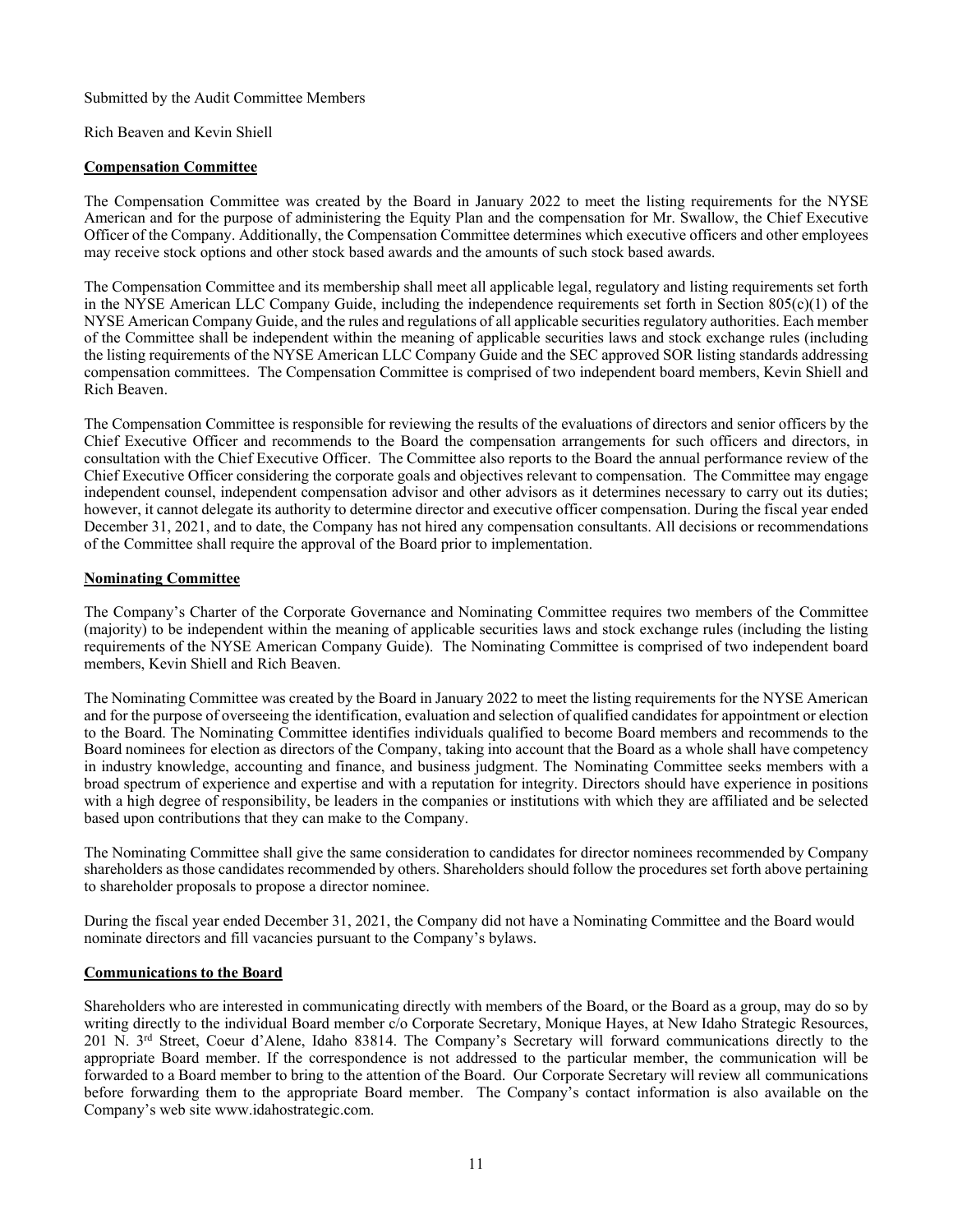# **EXECUTIVE COMPENSATION**

# **Compensation Discussion and Analysis**

The Company's executive compensation program is designed to attract, motivate and retain a talented team of executives who will provide leadership for the Company's success, and thereby increase shareholder value. Base Compensation is comprised of salary and stock option awards in order to align Directors and executive officers' interests with shareholder interests.

*Typically, the principal executive officer of the Company makes recommendations to the compensation committee, comprised of two independent board members, concerning individual salary levels, bonuses, equity incentives and other forms of compensation for all of the executive officers other than himself, which are then reviewed and submitted to the full board for approval. The compensation committee makes its own recommendation concerning the principal executive officer's salary, bonus and other types of compensation.*

# **Compensation of Officers**

A summary of cash and other compensation for John Swallow, the Company's President, Chief Executive Officer, and Chairman of the Board, Grant Brackebusch, the Company's Vice President, and Robert Morgan, the Company's Vice President (the "Named Executive Officers"), for the two (2) most recent years is as follows:

## **Executive Officer Summary Compensation Table**

| Name & Principal<br>Position |      |             | <b>Bonus</b>             | Stock<br>Awards | Option<br>Awards <sup>1</sup> | Nonequity<br>Incentive Plan<br>Compensation | Nonqualified<br>Deferred<br>Compensation<br>Earnings | All Other<br>Compensation   | Total   |
|------------------------------|------|-------------|--------------------------|-----------------|-------------------------------|---------------------------------------------|------------------------------------------------------|-----------------------------|---------|
|                              | Year | Salary (\$) | (\$)                     | (\$)            | (S)                           | (S)                                         | (S)                                                  | $\left( \mathcal{D}\right)$ | (\$)    |
| John Swallow                 | 2021 | 125,000     | 6.975                    |                 | 48,046                        | $\overline{\phantom{0}}$                    |                                                      | -                           | 180,021 |
| President, Chief             |      |             |                          |                 |                               |                                             |                                                      |                             |         |
| Executive Officer, &         |      |             |                          |                 |                               |                                             |                                                      |                             |         |
| Chairman                     | 2020 | 74.208      | ۰                        |                 |                               |                                             |                                                      | $\overline{\phantom{a}}$    | 74,208  |
| Grant Brackebusch            | 2021 | 150,000     | 6.975                    | ۰               | 48,046                        | $\overline{\phantom{0}}$                    |                                                      | -                           | 205.021 |
| Vice President               | 2020 | 121,250     | $\overline{\phantom{a}}$ |                 |                               |                                             |                                                      | ۰                           | 121,250 |
| Robert Morgan                | 2021 | 100,000     | ۰                        | -               | 48,046                        | $\overline{\phantom{a}}$                    | -                                                    | $\overline{\phantom{a}}$    | 148,046 |
| Vice President               | 2020 | 90,000      |                          |                 |                               |                                             |                                                      |                             | 90,000  |

(1) Stock Awards and Options Awards include fees earned as Directors. The Company has valued all Stock Awards granted at fair value as computed in accordance with FASB Accounting Standards Codification Topic 718. The compensation of the Named Executive Officers has been set by disinterested members of the Board of Directors to a level competitive with other mining companies of similar size with similar types of operations. The executive stock compensation is for services as Directors.

The Company does not have a retirement plan for its executive officers and there is no agreement, plan or arrangement that provides for payments to executive officers in connection with resignation, retirement, termination or a change in control of the Company.

### **Outstanding Equity Awards at Fiscal Year-end**

As of December 31, 2021, 64,287 Options were vested and outstanding to Directors Grant Brackebusch, John Swallow, and Kevin Shiell.

### **CEO Pay Ratio**

The total annual compensation of our CEO for 2020 was 180,021 and the total compensation for the median employee for 2021 was \$105,136. The ratio of CEO pay to the pay of our median employee was 1 to 1.71.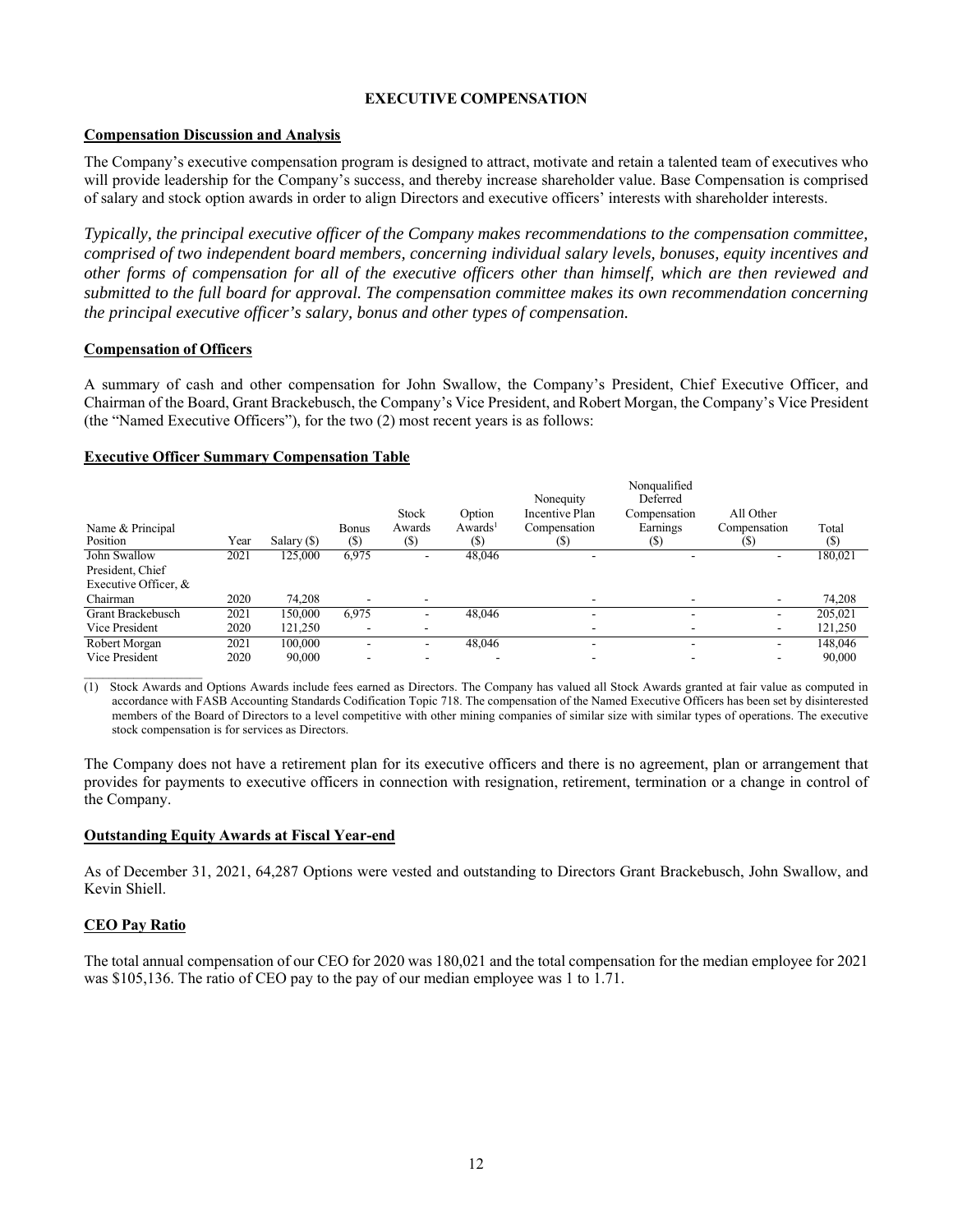### **Director Compensation**

# **Director Summary Compensation Table**

|                           |      |        |       |        |                     |                | Nonqualified |              |        |
|---------------------------|------|--------|-------|--------|---------------------|----------------|--------------|--------------|--------|
|                           |      |        |       |        |                     | Nonequity      | Deferred     |              |        |
|                           |      |        |       | Stock  | Option              | Incentive Plan | Compensation | All Other    |        |
|                           |      | Salary | Bonus | Awards | Awards <sup>1</sup> | Compensation   | Earnings     | Compensation | Total  |
| Name & Principal Position | Year |        |       |        |                     |                |              |              |        |
| Kevin Shiell<br>          | 2021 |        |       |        | 48,046              |                |              |              | 48,046 |
| Director.                 | 2020 |        |       |        |                     |                |              |              |        |

No Option Awards were issued the Directors for service as Directors of the Company in 2020. No additional fees are paid for attendance at Board of Directors' meetings, committee membership or committee chairmanship. On occasion, Directors are retained for consulting services unrelated to their duties as Directors. These consulting services are either paid in cash or with unregistered Common Stock according to the Company's policy for share-based payment of services.

The Company does not have a retirement plan for its Directors and there is no agreement, plan or arrangement that provides for payments to Directors in connection with resignation, retirement, termination or a change in control of the Company.

# **SECURITY OWNERSHIP OF CERTAIN BENEFICIAL OWNERS AND MANAGEMENT AND RELATED SHAREHOLDER MATTERS**

The following table sets forth information as of April 30, 2022 regarding the shares of Company Common Stock beneficially owned by: (i) each person known by the Company to own beneficially more than 5% of the Company's Common Stock; (ii) each Director of the Company; (iii) the Named Executive Officers; and (iv) all Directors and the Named Executive Officers of the Company as a group. Except as noted below, each holder has sole voting and investment power with respect to the shares of the Company Common Stock listed as owned by that person.

| Title of Class | Name and Address Of Beneficial Owner      | Amount and Nature of<br><b>Beneficial Owner</b> | Percent of Class <sup>(1)</sup> |
|----------------|-------------------------------------------|-------------------------------------------------|---------------------------------|
| Common         | John Swallow                              |                                                 |                                 |
|                | c/o 201 N. Third Street                   |                                                 |                                 |
|                | Coeur d'Alene, ID 83814                   | $1,333,503$ (a)                                 | 10.40%                          |
| Common         | Robert Dumont                             |                                                 |                                 |
|                | $c/\sigma$ 201 N. Third Street            |                                                 |                                 |
|                | Coeur d'Alene, ID 83814                   | 730,096(b)                                      | 5.69%                           |
|                | <b>Security Ownership of Management</b>   |                                                 |                                 |
|                |                                           | Amount and Nature of                            |                                 |
| Title of Class | Name and Address of Beneficial Owner      | <b>Beneficial Owner</b>                         | Percent of Class <sup>1</sup>   |
|                | John Swallow                              |                                                 |                                 |
| Common         | $c/\sigma$ 201 N. Third Street            |                                                 |                                 |
|                | Coeur d'Alene, ID 83814                   | 1,333,503(a)                                    | 10.40%                          |
|                | Grant A. Brackebusch                      |                                                 |                                 |
| Common         | $c$ / $o$ 201 N. Third Street             |                                                 |                                 |
|                | Coeur d'Alene, ID 83814                   | 139,483(c)                                      | 1.09%                           |
|                | Kevin Shiell                              |                                                 |                                 |
| Common         | c/o 201 N. Third Street                   |                                                 |                                 |
|                | Coeur d'Alene, ID 83814                   | 64,287(d)                                       | 0.50%                           |
|                | Richard S. Beaven                         |                                                 |                                 |
| Common         | $c$ /o 201 N. 3rd Street                  |                                                 |                                 |
|                | Coeur d'Alene, ID 83814                   |                                                 |                                 |
|                | Rob Morgan                                |                                                 |                                 |
| Common         | $c/\sigma$ 201 N. Third Street            |                                                 |                                 |
|                | Coeur d'Alene, ID 83814                   | 35,358(e)                                       | 0.28%                           |
|                | Monique Hayes                             |                                                 |                                 |
| Common         | c/o 201 N. Third Street                   |                                                 |                                 |
|                | Coeur d'Alene, ID 83814                   | 45,621(f)                                       | 0.36%                           |
| Common         | All Directors and Executive Officers as a |                                                 |                                 |
|                | group (6 individuals)                     | 1,618,252                                       | 12.62%                          |

### **Security Ownership of Certain Beneficial Owners**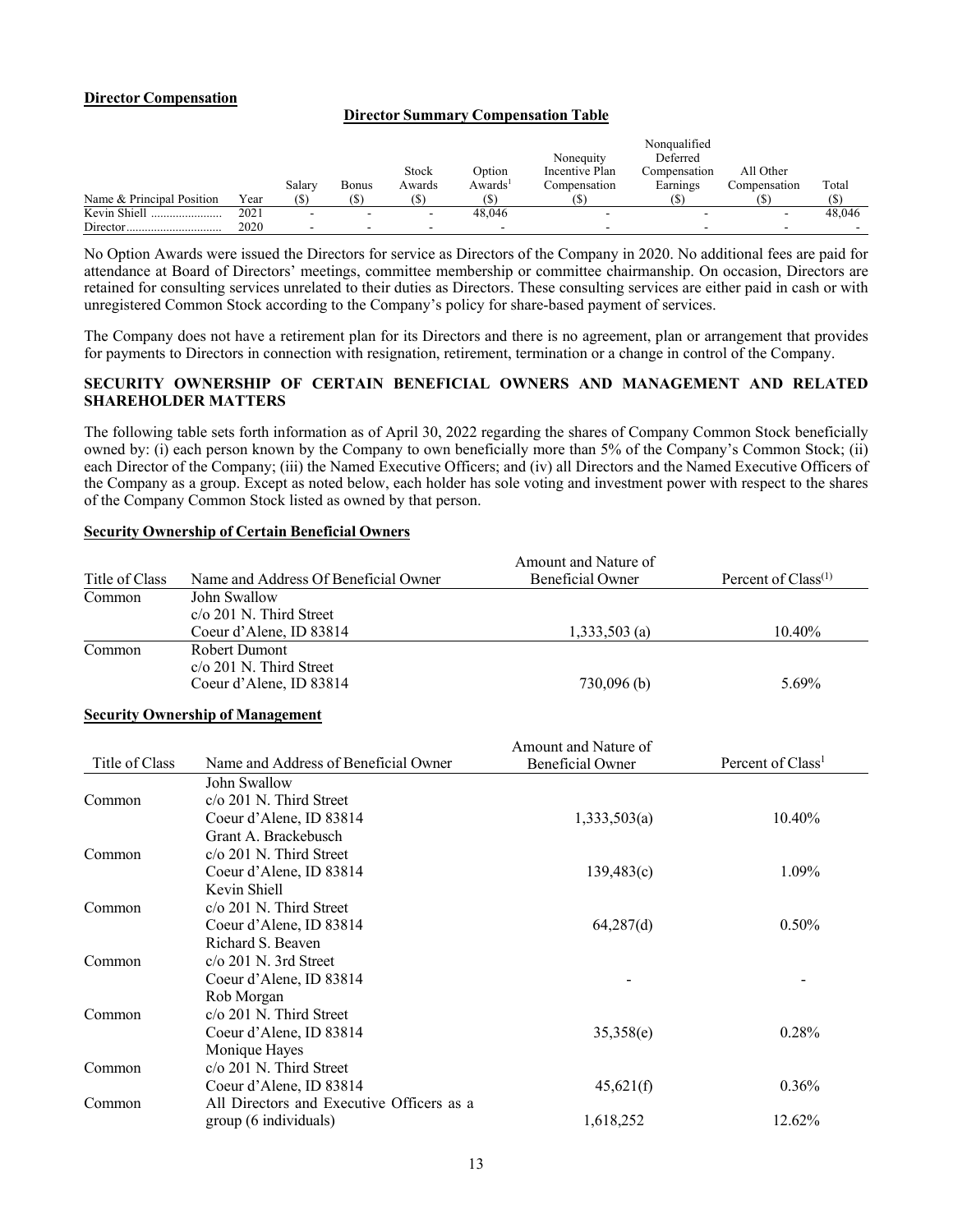- (1) Based upon 11,777,935 outstanding shares of common stock, 626,039 warrants, 419,670 vested options as of April 30, 2022.
	- a) Consists of 1,303,145 shares of common stock, presently exercisable options to purchase 21,429 shares and presently exercisable warrants to purchase 8,929 shares.
	- b) Consists of 628,904 outstanding shares of common stock and presently exercisable warrants to purchase 101,192 shares.
	- c) Consists of 118,054 shares of common stock and presently exercisable options to purchase 21,429 shares of common stock.<br>Consists of 42.858 shares of common stock and presently exercisable options to purchase 21.429 shar
	- Consists of  $42,858$  shares of common stock and presently exercisable options to purchase  $21,429$  shares of common stock.
	- e) Consists of 13,929 shares of common stock and presently exercisable options to purchase 21,429 shares of common stock.
	- f) Consists of 24,192 shares of common stock and presently exercisable options to purchase 21,429 shares of common stock.

None of the Directors or officers has the right to acquire any additional securities pursuant to options, warrants, conversion privileges or other rights. No shares are pledged as security.

#### **Securities Authorized for Issuance under Equity Plans**

In April 2014, the Company established a stock option plan to authorize the granting of stock options to officers and employee. The Company occasionally pays for goods or services with unregistered Common Stock and uses the average bid price of the stock, as quoted on the NYSE American, at the time to determine the number of shares to be issued.

### **Changes in Control**

None.

## **CERTAIN RELATIONSHIPS AND RELATED TRANSACTIONS, AND DIRECTOR INDEPENDENCE**

### **Certain Relationships and Related Transactions**

| During the fiscal year ended December 31, 2021, the Company had a note payable to Ophir Holdings,<br>LLC ("Ophir"), which John Swallow, our Director, President and Chief Executive Officer owns a 25%<br>interest. At the fiscal year ended December 31, 2020, the Company owed Ophir \$154,311, and at the<br>fiscal year ended December 31, 2021, the Company owed Ophir \$116,611. On March 31, 2022, the | March 31,          |
|---------------------------------------------------------------------------------------------------------------------------------------------------------------------------------------------------------------------------------------------------------------------------------------------------------------------------------------------------------------------------------------------------------------|--------------------|
| Company had the following note payable to Ophir:                                                                                                                                                                                                                                                                                                                                                              | 2022               |
| Ophir Holdings LLC, 3.99% interest, monthly payments of \$1,250.33<br>with a balloon payment of \$85,016 in February 2024                                                                                                                                                                                                                                                                                     | 106,408            |
| Current portion<br>Long term portion                                                                                                                                                                                                                                                                                                                                                                          | (10.957)<br>95.451 |

At March 31, 2022, \$10,957 of related party debt is payable within one (1) year and the remaining \$95,451 is payable in the following year ending March 31, 2024. Related party interest expense for the three (3) months ending March 31, 2022 was \$1,129.

#### **Policy for Review of Related Party Transactions**

As a part of the Company's Audit Committee Charter adopted in January 2022, the Committee is tasked with providing oversight to related party transactions entered into by the Company. Prior to that, the Board would oversee related party transactions.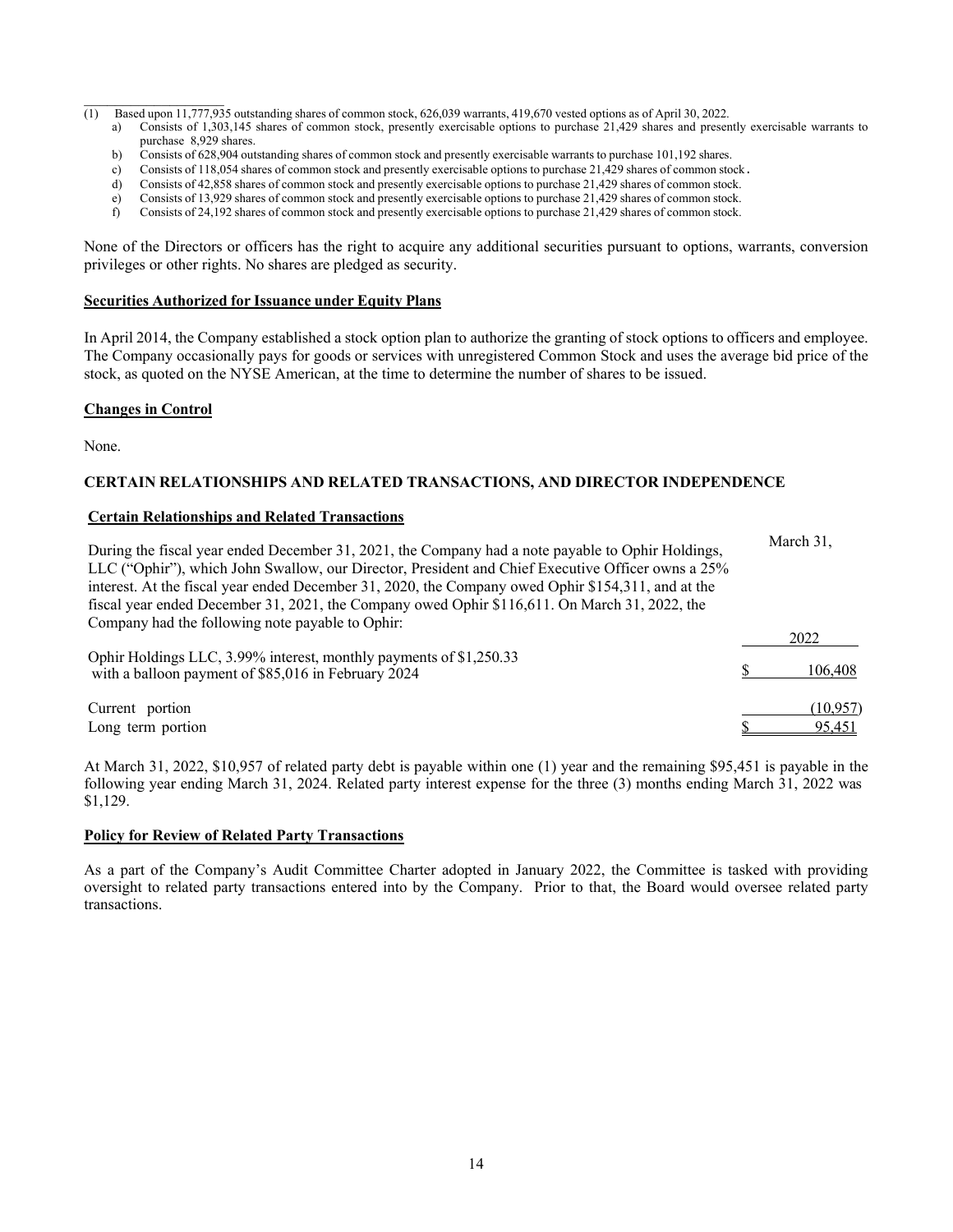# **PROPOSAL 2 — RATIFICATION OF THE APPOINTMENT OF THE INDEPENDENT REGISTERED PUBLIC ACCOUNTING FIRM**

The Board of Directors has selected Assure, CPA LLC to be the Company's Independent Registered Public Accounting Firm for the ensuing year. We do not expect that a representative of Assure, CPA LLC will be present at the Annual Meeting, and therefore will not be making a statement or available to respond to questions. This proposal seeks shareholder ratification of the appointment of Assure, CPA LLC

# **INFORMATION ABOUT INDEPENDENT REGISTERED PUBLIC ACCOUNTING FIRM**

### Audit Fees

The aggregate fees billed for professional services rendered by the Company's principal accountant for the audit of the annual financial statements included in the Company's annual report on Form 10-K for the fiscal years ended December 31, 2021 and December 31, 2020 and the review for the financial statements included in the Company's quarterly reports on Form 10-Q during those fiscal years, were \$60,856 and \$54,374 respectively.

### Audit Related Fees

The Company incurred no fees during the last two (2) fiscal years for assurance and related services by the Company's principal accountant that were reasonably related to the performance of the audit or review of the Company's financial statements, and not reported under "Audit Fees" above.

### Tax Fees

The Company paid fees of \$5,200 in 2021 and \$6,300 in 2020 to the Company's principal accountant for tax compliance, tax advice, and tax planning services.

### All Other Fees

\$600 in other fees were incurred during 2021 and none in 2020 for other services rendered by the Company's principal accountant.

#### Audit Committee Pre-Approval Policies

The Board of Directors has adopted an audit committee pre-approval policy. The audit committee is required to pre-approve the audit and non-audit services performed by the independent auditor in order to assure that the provision of such services do not impair the auditor's independence. The percentage of services of Audit Related Fees, Tax Fees and All Other Fees was 11.3% of the Audit Fees.

With respect to this proposal, you may vote "for," "against" or "abstain" from voting on this proposal. If you "abstain" from voting with respect to this proposal, your vote will have no effect for this proposal. Broker non- votes will have no effect on the vote for this proposal. All proxies executed and returned without an indication of how shares should be voted will be voted FOR the ratification of the appointment of the independent registered public accounting firm.

"RESOLVED, that the shareholders of Idaho Strategic Resources, Inc. ratify the appointment of Assure, CPA LLC as the independent registered public accounting firm."

### **The Board recommends a vote FOR the ratification of the appointment of the independent registered public accounting firm.**